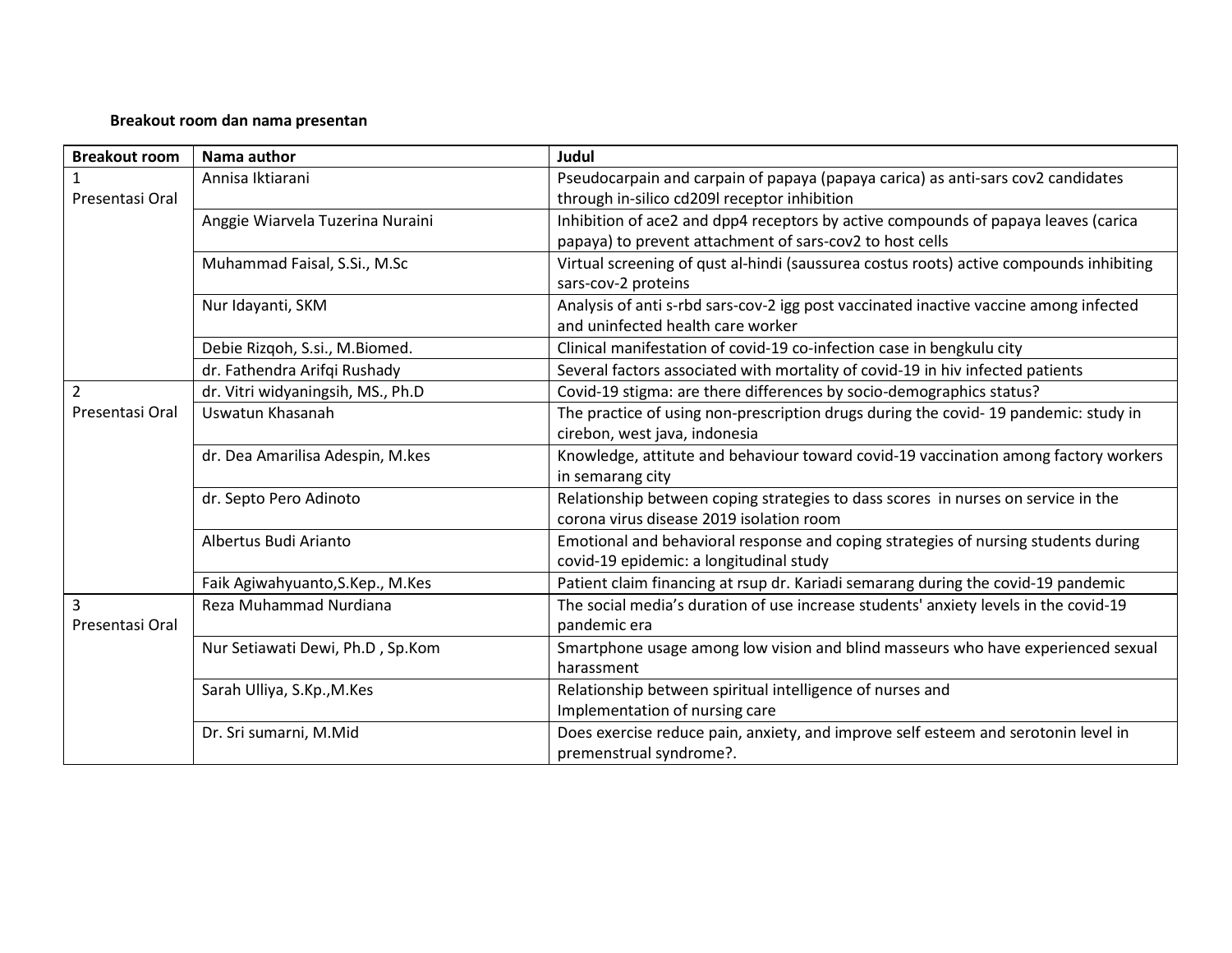|                      | Sari Sudarmiati, S.Kep, M.Kep, Sp.Kep.Mat | The relationship between adolescent knowledge about exclusive breastfeeding and the<br>intention breastfeeding                                                          |
|----------------------|-------------------------------------------|-------------------------------------------------------------------------------------------------------------------------------------------------------------------------|
|                      | dr. Aras utami, MPH, AAK                  | Iron folic acid supplementation and nutrition education intervention to increase<br>hemoglobin level and knowledge among adolescent girls: study in semarang, indonesia |
|                      | dr. Dea Amarilisa Adespin, M.kes          | Analysis of wifi tb implementation program in the primary clinics in semarang city                                                                                      |
| $\overline{4}$       | Radiva Hasna Mazaya                       | Relationship between ultrasound of fetal parameter and growth of children at age 2                                                                                      |
| Presentasi Oral      |                                           | years                                                                                                                                                                   |
|                      | dr. Hema Dewi Anggraheny, M.Kes           | Risk factors of stunting in toddlers 24-59 months in the working area of the sedan                                                                                      |
|                      |                                           | health center, rembang regency                                                                                                                                          |
|                      | Arwinda Nugraheni, SKM, M.Epid            | The association between stunting and anemia status in children under 5 years (case                                                                                      |
|                      |                                           | study of mlonggo public health center, jepara regency)                                                                                                                  |
|                      | Natalia Arum Nareswari                    | Volume white matter hyperintensities lesion using magnetic resonance                                                                                                    |
|                      |                                           | brainquantitative 3d cube flair associated with degreee cognitive impairment study                                                                                      |
|                      |                                           | with mini mental state examination (mmse)                                                                                                                               |
|                      | Dr. Yulia Rosa Rosida                     | Qualitative and quantitative parameters of dynamic contrast-enhanced (dce) mri as                                                                                       |
|                      |                                           | diagnostic determinant of soft tissue tumor malignancy                                                                                                                  |
|                      | Victor Christian                          | Metabolite ratio in magnetic resonance spectroscopy to diagnose electroencephalgram                                                                                     |
|                      |                                           | epileptogenic focus on mesial temporal lobe epilepsy patients a study using                                                                                             |
|                      |                                           | naa/(cho+cr), naa/cho, naa/cr, cho/cr ratio                                                                                                                             |
| 5<br>Presentasi Oral | dra. Yoni Astuti, M.Kes., Ph.D            | Effectivity of dose dependent manner of ethanol extract soursop leaves on e chaderin                                                                                    |
|                      |                                           | levels of widr cancer cells                                                                                                                                             |
|                      | Adhika Bastian Bagas Prananta             | Renoprotective effect of sambiloto (andrographis paniculata) leaf extract on                                                                                            |
|                      |                                           | lipopolysaccharide - induced septic rats                                                                                                                                |
|                      | Rezya Salsabela                           | Effect of sambiloto (andrographis paniculata) leaf extract on crp and serum ferittin of                                                                                 |
|                      |                                           | lipopolysaccharide-induced rattus norvegicus                                                                                                                            |
|                      | Alfiyani Nurzeha                          | The effect of sambiloto (andrographis paniculata) leaf extract on the neutrophil to                                                                                     |
|                      |                                           | lymphocyte ratio in lipopolysaccharideinduced rat                                                                                                                       |
|                      | Dr. Masfufatun, S.Si, M.Si                | Clover honey as candida albicans antibiofilm on vulvovaginitis candidiasis isolates                                                                                     |
|                      | Dr. Fitria handayani, M.Kep., Sp.KMB      | Predictors of quality of life in stroke survivor: study in Indonesia                                                                                                    |
| 6                    | Dr.dr. Kusbaryanto, Mkes, FISPH, FISCM    | Immune response after covid 19 vaccination and herd immunity                                                                                                            |
| Presentasi           | Mareta Isti Rosetya                       | Pneumothorax in covid-19 : a case series in tertiary hospital semarang                                                                                                  |